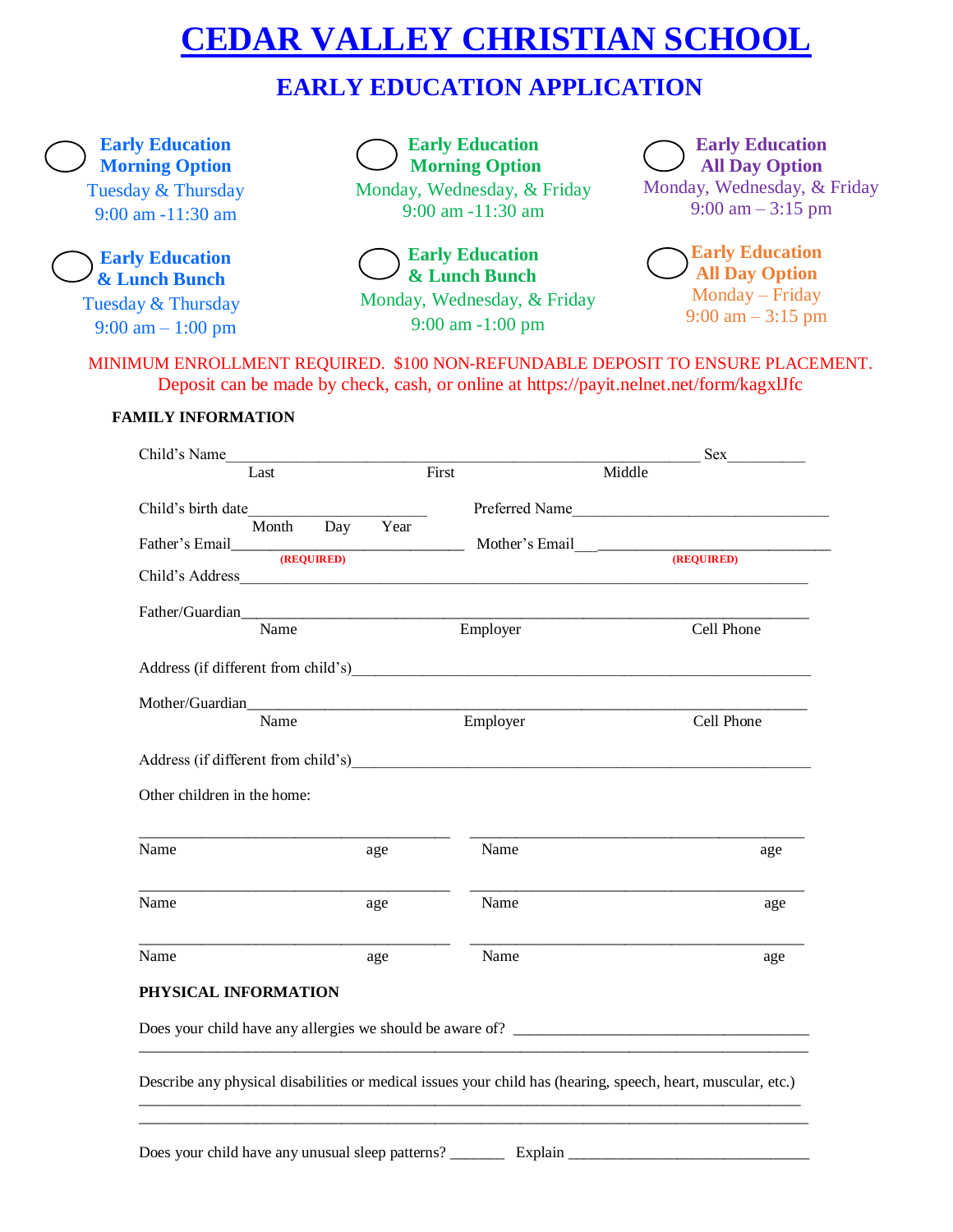#### **SPIRITUAL INFORMATION**

| How often does your child attend church?__________ Who attends with your child?_____________________                                                                                                                     |
|--------------------------------------------------------------------------------------------------------------------------------------------------------------------------------------------------------------------------|
|                                                                                                                                                                                                                          |
|                                                                                                                                                                                                                          |
| Describe your child's personal knowledge of / relationship with Jesus Christ ______________________                                                                                                                      |
| SOCIAL / EMOTIONAL INFORMATION                                                                                                                                                                                           |
|                                                                                                                                                                                                                          |
|                                                                                                                                                                                                                          |
| What opportunities does your child have for socialization? (i.e. neighborhood, Sunday school,<br>play group, siblings please tell how often your child participates in each group and the ages<br>of the other children) |
|                                                                                                                                                                                                                          |
|                                                                                                                                                                                                                          |
| Does your child have any personal habits, routines, security items, etc. that we should be aware of?                                                                                                                     |
| How is your child disciplined at home, and by whom?                                                                                                                                                                      |
| Describe any other information, family situations or issues that may help us to better understand and relate                                                                                                             |
| Please sign below, indicating that you have read the current Cedar Valley Family Handbook and<br>agree to abide by the policies and procedures of the school.                                                            |

 $\_$  ,  $\_$  ,  $\_$  ,  $\_$  ,  $\_$  ,  $\_$  ,  $\_$  ,  $\_$  ,  $\_$  ,  $\_$  ,  $\_$  ,  $\_$  ,  $\_$  ,  $\_$  ,  $\_$  ,  $\_$  ,  $\_$  ,  $\_$  ,  $\_$  ,  $\_$  ,  $\_$  ,  $\_$  ,  $\_$  ,  $\_$  ,  $\_$  ,  $\_$  ,  $\_$  ,  $\_$  ,  $\_$  ,  $\_$  ,  $\_$  ,  $\_$  ,  $\_$  ,  $\_$  ,  $\_$  ,  $\_$  ,  $\_$  ,

Signature of parents or guardians date